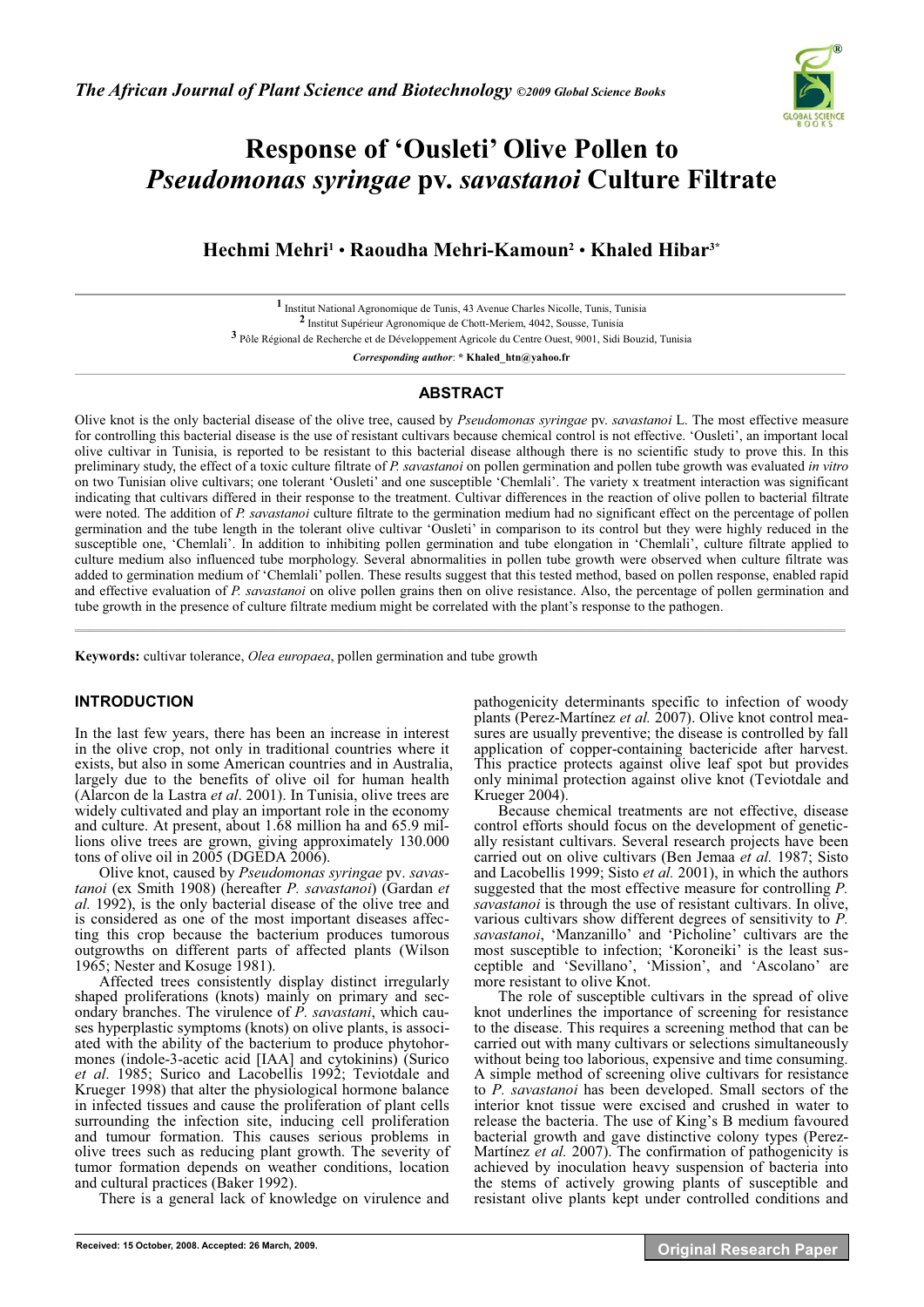this resembles more closely what occurs during natural infection of *P. savastanoi* in olive trees (Sisto *et al.* 2001). However, results from those experiments were often inconclusive because the pathogenicity tests are best done between spring and mid summer and in autumn when plants are most actively growing, but they can be done at all times of the year.

In several species, the use of selective agents has been found to increase the efficiency of selection. We used in this study, pollen grains as explants but little information about pollen response to selective agents in olive trees exists (Mehri *et al.* 2006). Application of three insecticides and a bio-insecticide *Bacillus thuringiensis* (Bt) on olive, inhibited pollen germination and tube growth both *in vitro* (added to the germination media) and *in vivo* assays (sprayed on shoots during green-cluster stage and incubated on insecticide-free medium).

In order to study the resistance of two Tunisian olive cultivars to *P. savastanoi*, selection pressure, using bacterial filtrate, was applied to germination medium of pollen grains. In this preliminary study, the effects of a toxic culture filtrate of *P. savastanoi* on pollen germination and tube growth was evaluated *in vitro* on two olive cultivars; one tolerant 'Ousleti' and one susceptible 'Chemlali' (based on our observations in olive orchards).

#### **MATERIALS AND METHODS**

#### **Olive cultivars**

'Ousleti' and 'Chemlali' are both important local olive cultivars in Tunisia. 'Ousleti', was reported to be tolerant and 'Chemlali' to be susceptible to *P. savastanoi* disease without any scientific study.

'Chemlali' is the most frequently planted olive cultivar in the center and southern parts of Tunisia; it covers 60% of olive orchards and contributes to 70% of olive oil production in Tunisia (Fourati *et al.* 2003). The tree is vigorous with a drooping growth habit. It has a very small fruit size with high oil content (26-28%), high amount of saturated fatty acids (palmitic and stearic acids), high polyphenol content and a strongly aromatic fruitiness.

'Ousleti' is a local olive cultivar cultivated in the central part of Tunisia (Djebel Ouslet and Ousletia). It is appreciated and well adapted in its home localities because it develops a compact canopy, more efficient for mechanical harvest and valuable for high density plantings. It performs very well in Djebel Ouslet for dual purposes: oil and table production (Mehri and Hellali 1995).

#### **Pollen collection and germination**

Pollen of each cultivar was collected from flowers having the same physiological stage from various inflorescences and shoot locations. The germination solid medium, composed of distilled water supplemented with 0.7% agar, 20% sucrose, 100 ppm  $H_3BO_3$  at pH 5, was sterilised by autoclaving during 20 min at a temperature of 120°C and a pressure of 1bar (Mehri *et al.* 2003). Pollen cultures were maintained at 25°C for 72 h.

To evaluate the germination of pollen grains, 5 ml of pure bacterial culture filtrate was added to100 ml sterilized germination media at 60°C containing pollen grains, and then poured equally into five Petri plates (80 mm of diameter). In control plates, the quantity of bacterial culture filtrate was replaced by the same quantity of sterile distilled water. Germination rate and tube growth of pollen grains were scored during incubation. For each olive cultivar tested and during 72 h under selection pressure, the treated and the control pollen grains were microscopically observed to determine the germination rate and the percentage of grains that developed tubes longer than their diameters (Stanley and Linkens 1974). Pollen germination and tube growth were determined after 3, 6, 12, 24, 48 and 72 h on 200 pollen grains chosen at random from various locations in the pollen sample. Germination rate was determined using three replicates of approximately 100 grains (Pinney and Polito 1990).

#### **Pathogen isolation**

The culture filtrate was provided by the phytopathology laboratory of the High Institute of Agronomy in Chott-Meriem (Tunisia).

'Ousleti' and 'Chemlali' trees were grown in an experimental field in Chott-Meriem situated in the central part of Tunisia. Fresh green-grayish olive knots were collected during spring and early summer. They were taken from symptomless olive plants carefully detached from the shoots, and were surface disinfected with absolute ethanol. Then, they were crushed in mortar and soaked in physiological water (0.85%) for 30 min to release the bacteria. The bacterial suspension was then spread on a surface-dry solid King's medium B (KB) (King *et al.* 1954) that favoured both bacterial growth and gave distinctive colony types (Schaad *et al.* 2001). After an incubation period of about 2-3 days at 27°C, colonies of bacteria were re-streaked to obtain pure cultures of representative strains. Biochemical tests were applied for all the isolates. They were performed according to the method reported by Schaad *et al.* (2001). Tests included utilization of levane, oxydase, pectinase and arginine deshydrolase activity.

#### **Statistical analysis**

Experimental design used to determine the effect of bacterial culture filtrate on pollen germination is a complete plan with one factors corresponding to pollen of each cultivar. The number of repetitions is 5 plates by elementary treatment. Statistical analyses were conduced using the general linear models procedures (GLM) of the Statistical Package for the Social Science (SPSS 10.0). Experiments were analysed using the standard analysis of variance (ANOVA) with factorial treatment structure. Significance was evaluated at *P*<0.05 for all tests. Means separation was accomplished using Student-Newman-Keuls (SNK) test.

#### **RESULTS**

The results of the *in vitro* study (germination and the growth patterns of pollen grains) of tolerant ('Ousleti') and susceptible olive cultivar ('Chemlali'), in the presence or absence of bacterial filtrate of *P. savastanoi* are presented in **Fig. 1A**, **1B**. 'Chemlali' and 'Ousleti' pollen germination was achieved on media containing 20% sucrose, 0.7% agar and 100 ppm boric acid.

#### **Control**

The control was made of pollen grains which were cultured on germination medium without culture filtrate of *P. savastanoï*. For both 'Ousleti' and 'Chemlali' cultivars, pollen germination followed a typical sigmoidal curve. The mean germination percentage in the control, after an incubation period of about 3 h, was 12 and 3.8% for 'Ousleti' and 'Chemlali', respectively. The germination rate increased to 61 and 56.8% after an incubation period of 72 h (**Fig. 1A**). In 'Chemlali' grains, pollen tube elongation did not follow the pattern of pollen germination. Pollen tube growth in the control medium was poorer in the susceptible cultivar than in the tolerant 'Ousleti'. **Fig. 1B** indicates that pollen tube length reached after 72 h of incubation was significantly higher for 'Ousleti' pollen (642 μm) than for 'Chemlali'  $(496 \mu m)$ .

#### **Treatments**

Germination and the pollen tube growth analysis distinguished distinct response patterns according to the cultivar and to the treatment. Mean comparisons between media (culture media with and without culture filtrate of *P. savastanoi*) were carried out for each of the 2 cultivars separately and showed cultivar x medium interactions for both percentage of pollen germination and tube growth.

Both 'Ousleti' and 'Chemlali' pollen grains exhibited slower germination in presence of culture filtrate of *P. savastanoi* in comparison to the control (**Fig. 1A, 1B**). Pollen germination in the medium containing the culture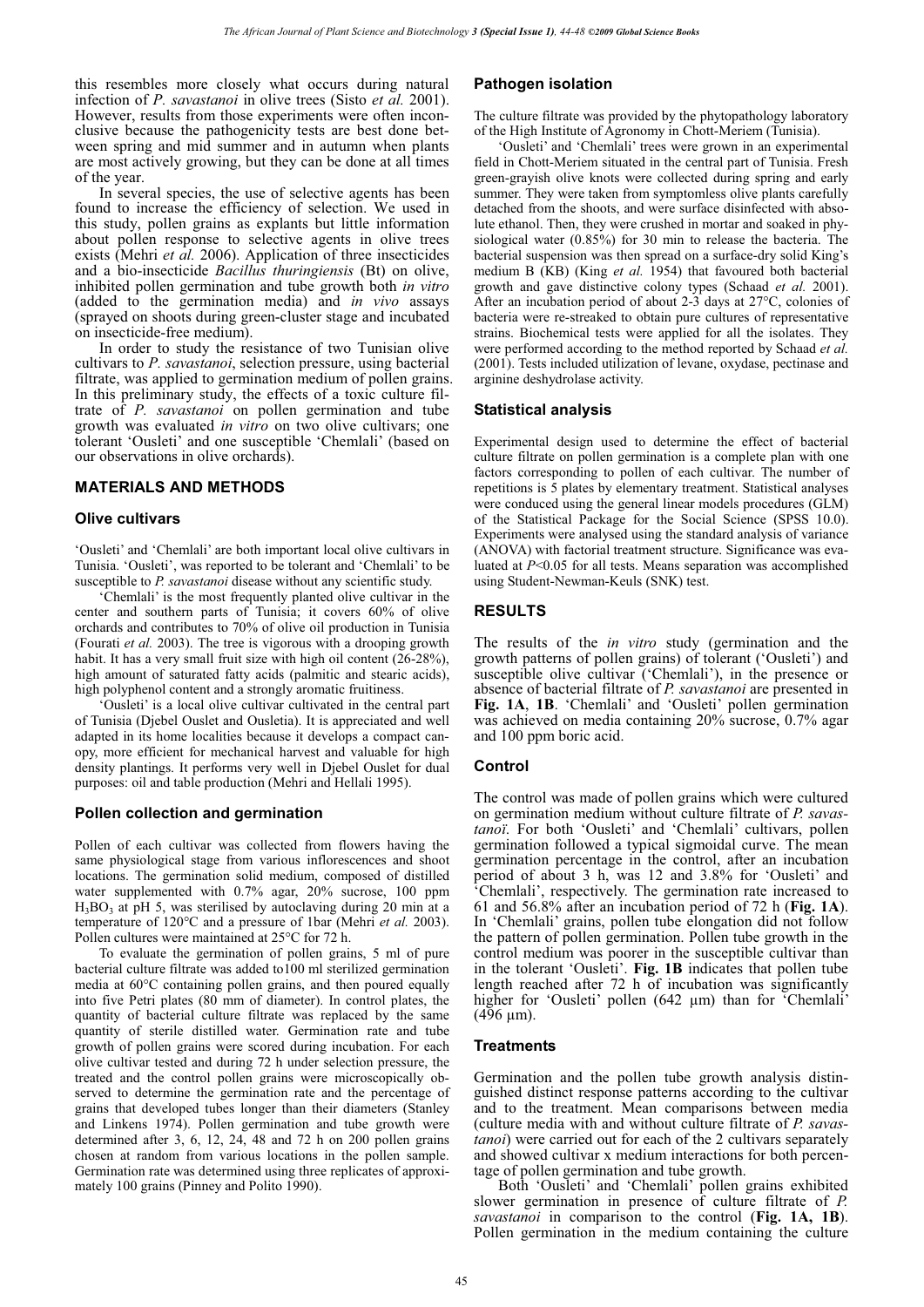

**Fig. 1** *In vitro* **pollen germination (A) and tube growth (B) of 2 olive cultivars 'Ousleti' and 'Chemlali'.** Pollen grains were cultured on solid medium containing 0.7% agar, 20% sucrose, 100 ppm H<sub>3</sub>BO<sub>3</sub> at pH 5 and held at 25°C for 72 h (control) in the presence of *P. savastanoi* culture filtrate.

filtrate was not significantly affected in the tolerant cultivar 'Ousleti' but was highly reduced in the susceptible one 'Chemlali'.

The toxic culture filtrate did not affect significantly either pollen germination or tube growth of the tolerant cultivar 'Ousleti' but negatively affected these two parameters by diminishing significantly the percentage of pollen germination and tube length of the susceptible cultivar 'Chemlali'.

In 'Ousleti' (**Fig. 1A**), there were no significant differences in mean per cent pollen germination among control (without filtrate) and treatment (in presence of culture filtrate of *P. savastanoi*). The similarity of germination of pollen grains in presence or not of *P. savastanoi* was revealed that there are no significant differences between treatment (52.03%) and control (60.9%) after 72 h incubation. Also, a similar rate of pollen tube growth was observed for 'Ousleti' pollen with or without culture filtrate, but there was slower and irregular growth in presence of *P. savastanoi*  (**Fig. 1B**).

For 'Chemlali', the shape of the graph was similar for pollen grains cultured with or without culture filtrate of *P. savastanoi* but the maximum germination rates were significantly different (**Fig. 1A**). In presence of the bacteria, the maximum germination percentage reached, after 72 h of incubation, 26% compared to the control (when pollen grains were cultured on bacteria-free medium) with 56.8% after 72 h. This was probably due to the degradation of pollen grain capacity in the presence of bacteria. The tube growth was also affected by the culture filtrate on germination medium. It reached 227.4 μm after 72 h incubation while 496 μm in the control (**Fig. 1B**).

We noted also that pollen grains in presence of bacterial filtrate start germination later than control indicating that pollen need a long period to germinate. The filtrate could be of great significance for keeping pollen integrity and direct exposure of pollen grains to bacterial filtrate can be detrimental to viability and germination because of chemical toxicity. The duration of coculture (pollen-bacteria) may be an important factor for successful germination.

The mixture of resistance level of olive cultivar and the culture filtrate may be critical, the concentration of bacterial filtrate used in this study was perhaps high and increase its toxicity for pollen grains and thus resulted in poor germination.

#### **Tube growth and morphology**

There were highly significant differences in the mean elongation of pollen tubes among treatments. In control, the mean length of pollen tube in 'Ousleti' cultivar (642 μm) was significantly greater than in 'Chemlali' (496 μm).

Tested culture filtrate reduced tube growth of pollen and was more effective on 'Chemlali' than on 'Ousleti'. Pollen tube elongation in the presence of culture filtrate was lower in the susceptible cultivar  $(227.4 \mu m)$  than in the tolerant one (523 μm). The progression of pollen tube of 'Chemlali' was normal until 24 h incubation and stopped thereafter (**Fig. 1B**). The pollen grains turned rapidly brown within 24 h incubation and died just after. On the contrary, 'Ousleti' pollen had survived the action the action of bacterial filtrate until 72 h and continued growing very well. On the control medium, no symptoms of degradation were apparent before 72 h incubation.

The addition of culture filtrate to the germination medium altered pollen tube growth in the susceptible cultivar with respect to the control but had no effect on tube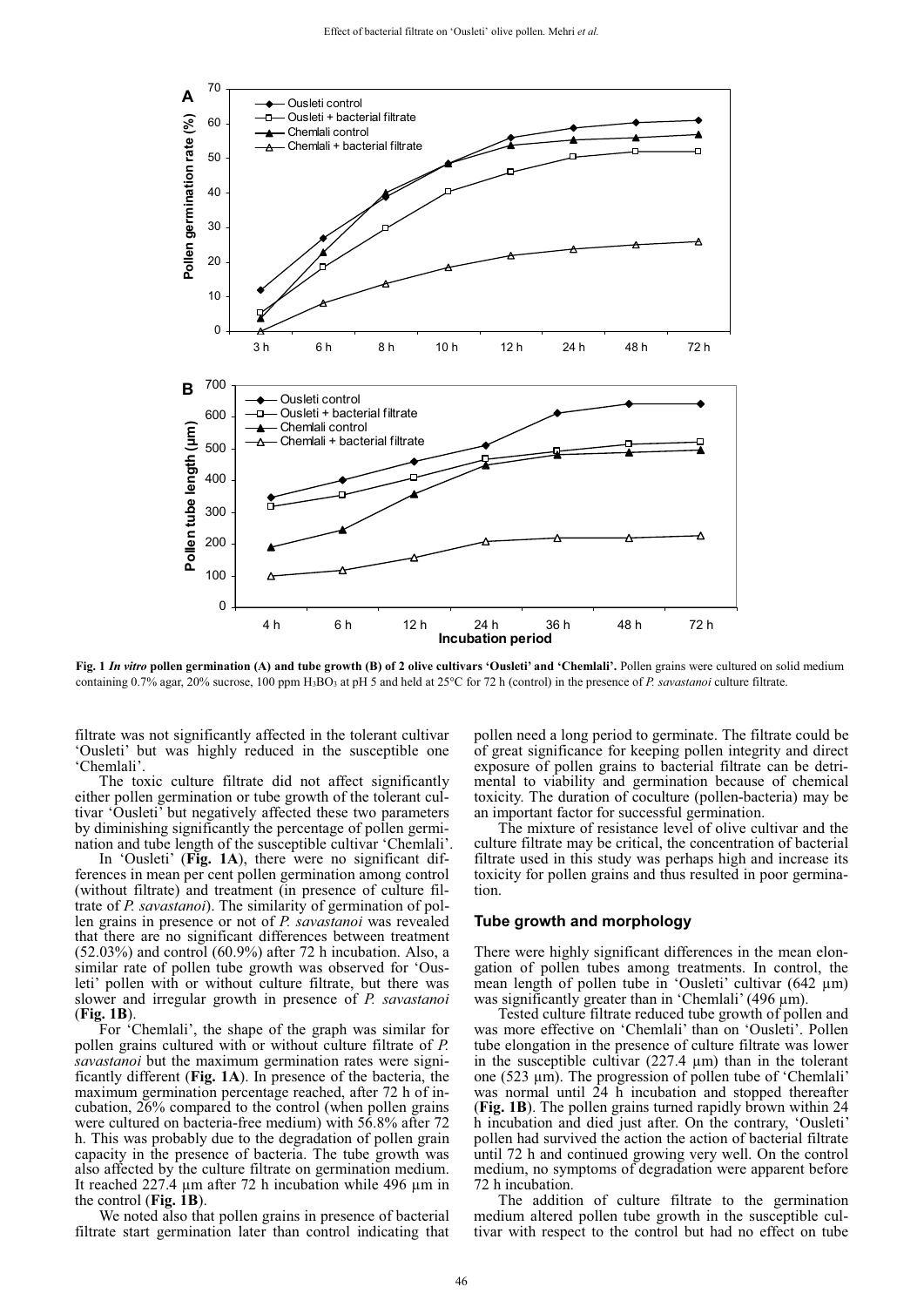growth in the tolerant one 'Ousleti' (**Fig. 1B**). For the latest, the tube growth was also affected by the culture filtrate on germination medium. It reached 523 μm after 72 h incubation while 642 μm in the control. There was no significant difference in tube growth of 'Ousleti' pollen cultured on germination medium with culture filtrate but there was less tube growth of 'Chemlali' pollen. However, the factors responsible for a reduction of activity of pollen grains have not been identified.

In 'Chemlali' grains, pollen tube elongation did not follow the pattern of pollen germination. Pollen tube growth in the control medium was poorer in the susceptible cultivar than in the tolerant one 'Ousleti'. The addition of culture filtrate to the germination medium had no effect on pollen tube growth in the tolerant cultivar but significantly increased it in the susceptible one in comparison with the control.

It is possible that some factors required for pollen germination and tube length of the susceptible cultivar are absent in the culture medium or the diminution of pollen germination in presence of bacteria is a defense response of the pollen against the pathogen attack. Also, *Pseudomonas* can produce plant growth inhibitors or analogous compounds in the susceptible cultivar 'Chemlali' that supplied by the culture filtrate and altered pollen germination and tube growth. It is in contradiction with the findings of Roussos *et al*. (2002). High level of auxins (indole-3-acetic acid, IAA and indole-3-acetonitrile, IAN) has been detected in olive knot crude extract which promote rooting *in vitro* of 'Koroneiki' olive explants.

In addition to inhibiting pollen germination and tube elongation in 'Chemlali' cultivar, culture filtrate applied to culture medium, also influenced tube morphology. This work shows that culture filtrate was associated with the germination capacity of pollen grains and the degree of tolerance of the olive cultivar. However, several abnormalities in pollen tube growth were observed mainly when pollen grains of 'Chemlali' cultivar were incubated in presence of *P. savastanoi* culture filtrate. These abnormalities consist of variable tube diameter, sigmoid growth and protuberant tube extremes. In control, 'Chemlali' and 'Ousleti' pollen had straight, long and smooth tubes. Pollen tubes grown in the presence of culture filtrate were characterized by swellling and rupture in the apical region, resulted in pollen tube smaller and with more abnormal morphology*.* Pollen tubes exhibited abnormal growth, with a sinuous and wavy configuration. These abnormalities in tube morphology, not reported in the literature on pollen reaction to pathotoxins, are identical to those described by Mehri *et al*. (2007) when insecticides at different concentrations were added to pollen germination medium of 'Coratina' olive cultivar.

All these results suggest that the percentage of pollen germination and tube length in presence of the culture filtrate of *P. savastanoi* might be correlated with the olive cultivar response to the pathogen. The reaction of pollen to culture filtrate was unknown but a significative correlation between plant reaction to the pathogen (tolerance or susceptibility) and the pollen reaction to the culture filtrate exists. These results are similar to those reported for *Asparagus officinalis* pollen with *Fusarium oxysporum* f. sp. *asparagi* toxins (Pontarolli *et al*. 2000).

## **DISCUSSION**

The variety x treatment interaction was significant indicating that olive cultivars 'Ousleti' and 'Chemlali' differed in the reaction of their pollen to bacterial filtrate of *P. savastanoi.*

Evaluation of *P. savastanoi* resistance of olive trees has been achieved after artificial germination of pollen grains, but little information about pollen response to selective agents to control resistance cultivars to bacteria in olive trees. Pollen germination and tube growth *in vitro* have been used to assess self-compatibility in many species olive trees (Mehri and Kamoun-Mehri 1995; Mehri *et al*. 2003),

and almond (Bernad and Socias I Company, 1995), to examine the effectiveness of three insecticides and a bio-insecticide (*Bacillus thuringiensis* (Bt) sprayed during olive bloom period of 'Coratina' olive cultivar (Mehri *et al.* 2006) and to control resistance cultivars to fungus (Pontarolli *et al*. 2000).

Our work shows that using pollen is a rapid and reliable technique for testing the resistance to *P. savastanoi* on olive trees. It also overcomes problems of the large amount of labour needed to inoculate artificially trees in the field. On the other hand, results with pollen were generated in few days instead of several weeks needed with previous methods. But evaluation of *Pseudomonas* resistance by using pollen grains is not enough.

This technique is valuable for an initial screening of material. Pollen can be very useful also for the early detection of *P. savastanoi* resistance in olive plants but a selection program for olive plants must include *P. savastanoi* in the certification schemes which required sensitive and specific methods for the detection of this bacterium.

Our tests showed that pollen grains of 'Ousleti' were the least susceptible to bacterial filtrate and survived to the selection pressure, on the contrary 'Chemlali' pollen was the most susceptible. This can suggest that the later was unsuitable for orchards in which the conditions are favourable for *Pseudonomas* disease. Therefore, an integrated approach including chemical measures and cultural control practices is recommended to manage diseases caused by *P. savastanoi* in olive orchards, mainly in the northern part of Tunisia which is the higher rainfall area. Sisto and Lacobellis (1999) note the importance of identifying resistant cultivars of olive in order to contain the disease and to improve both the quantity and the quality of olive fruit and oil yields. But many precautionary measures should be considered to eliminate possible sources of pathogenic bacteria, until the identification of resistant cultivars of olive is fully understood. Some practices must be avoided mainly the traditional method of harvesting fruit by beating branches with sticks can lead to severe infections (Panagopoulos, 1993). Little is known about the sensitivity of different olive cultivars to infection by *P. savastanoi* (Penyalver 2006) and until now, no olive cultivars are known that are completely resistant to olive knot and resistance alone will not control this disease (Young 2004).

It is clear that the reaction of pollen germination *in vitro* by the addition of olive knot extract to the medium is a complicated procedure and screening for resistance against *P. savastanoi* is not easy. Several factors such as climate conditions and time of exposure to bacteria have important effects.

*In vitro* pollen germination and bacterial filtrate are rapid and can be used to distinguish between cultivars in susceptibility to *P. savastanoi.* Wounding of plants with heavy suspension of bacteria is particularly time consuming and results not always consistent. Susceptibility of olive trees to *P. savastanoi* is known to fluctuate between years and during the year. Olive knot appears to be most severe in spring and autumn (Krueger *et al.* 1999).

The results of this study have important implications for the management of *P. savastanoi* under Tunisian orchard conditions. Generally, it was concluded that none of the olive cultivars was completely resistant to *P. savastanoi*. Therefore, chemical and cultural control measures must be integrated into an overall strategy for managing olive knot in olive orchards, mainly in the northern part of Tunisia which is the higher rainfall area.

The positive response of pollen grains to bacterial filtrate as well as its role in the initial screening of olive material in the evaluation of *P. savastanoi* and its possible reaction to the pathogen should be the topics of some further research. It would be interesting to investigate the possible role of pollen grains in the plant defence mechanism.